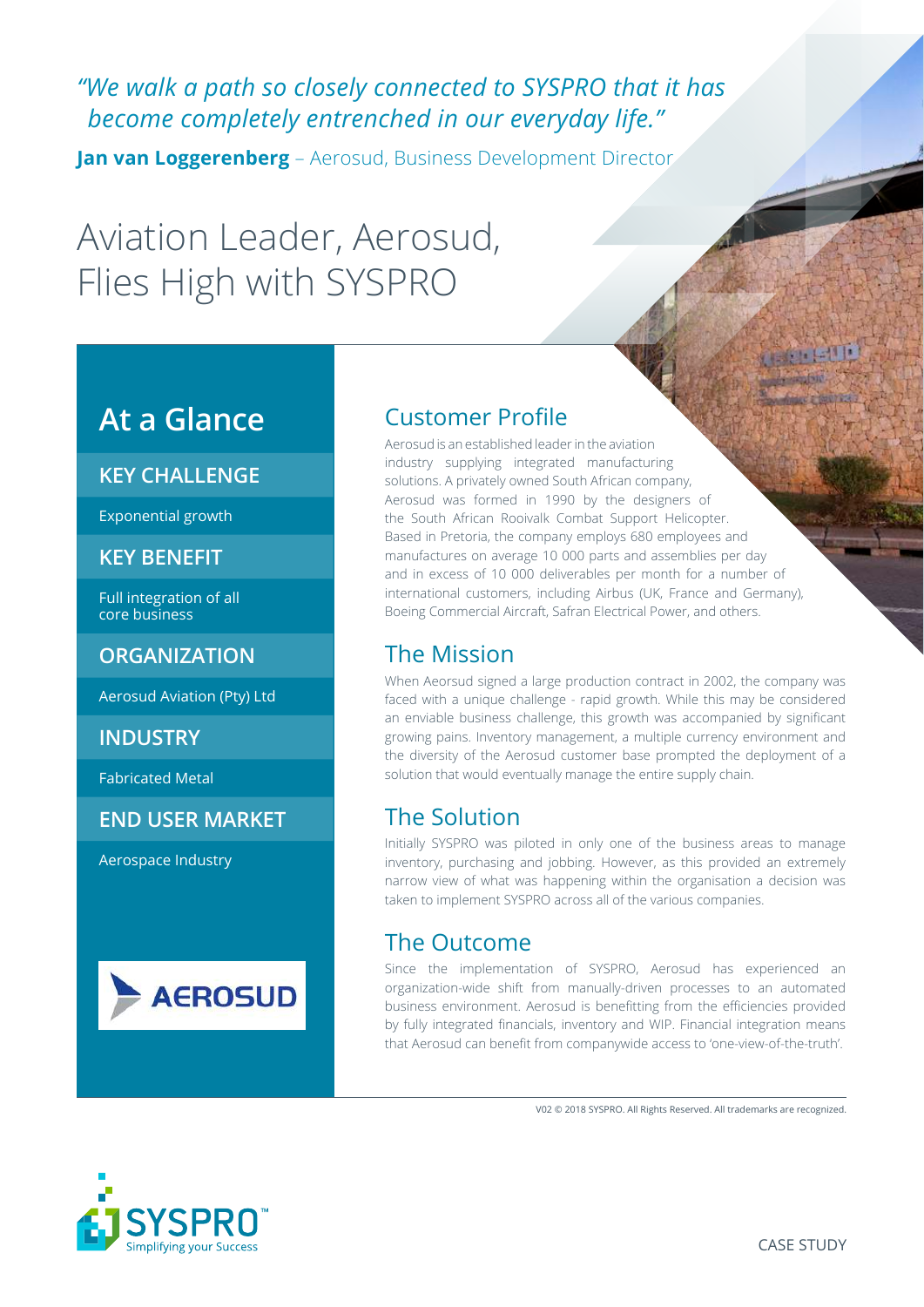## Solving Inventory and Logistical Challenges

Between 1990 and 1998 the majority of Aerosud's contracts were focused around the South African military market. In 1995, however, Aerosud expanded into the international military market and by 1997 had diversified into the commercial aviation market. By 2000, Aerosud had embarked upon a major expansion of its production capacity.

In 2003, with a consignment stock valued at \$3.5 million, the reality of their inability to manage this stock became apparent. The company's finished goods inventory, made up of an average of 4 000 parts each, required individual invoices and delivery documentation. The high variability of type and number of parts meant that individual invoices and delivery notes had to be manually processed and reconciled which was extremely timeconsuming.

In addition, Aerosud's customer processes vary significantly and each customer requires customization of their paperwork to suit their individual business processes. Since 95% of Aerosud's customer base is made up of international businesses, a large number of currencies are involved in the sales cycle. Prior to SYSPRO, these currencies had to be converted manually.

"SYSPRO eliminated the manual processes that had become prohibitive due to the sheer volume and variety of our inventory," explains Jan van Loggerenberg, Aerosud Business Development Director. "The flexibility of SYSPRO and its ability to integrate seamlessly and simply with our existing business systems and processes created an effective partnership that has provided exceptional support for our business as we have grown and evolved."

### A Platform for Best Practice

In 2015, Aerosud launched a big drive to imbed the Theory of Constraints (TOC) methodology as its management philosophy. This management paradigm identifies the most significant limiting factors impeding an organization from achieving success and focuses on systematically improving these constraints.

"SYSPRO forms the basis from which we extract the necessary information to support the TOC methodology. As we embed this philosophy into our business, SYSPRO has a significant impact on the validity and integrity of the data. We like to think of SYSPRO as the island where all of our relevant, useful information resides. All of the applications and screens that have been built in SYSPRO feed back and forth to provide a holistic view of our business," says Van Loggerenberg.

When Aerosud upgraded to SYSPRO 7, they started to incorporate VBScripting more resolutely. Not only on user access control but also to guide users on selecting the right path in terms of which mode of operation they should follow. Aerosud even built additional screens such as a BOM application where their planners are able to input information and then receive validation. This application also surfaces Aerosud Aviation specific rules that need to be adhered to.

"Overall, our BOM structures are controlled via the BOM applications which is just VBScripting. We verify more and more between SQL and VBScripting and continually realign as our business grows. We have begun to code our business rules in SYSPRO as a result of its versatility. We refer to it as the 'SYSPRO Aerosud Aviation version'," says Van Loggerenberg.

## Improving Reporting Visibility

Improved, user-friendly reporting allows the management team a multi-dimensional view across the business. The organization now has the ability to close the loop and have a complete view of supplier performance. This is essential because the original equipment manufacturers (OEM's) are known to drive price aggressively.

Additionally, as a result of SYSPRO, Aerosud has the ability to access the necessary information for business assessment reports. This enables the organization to prove traceability of the system and production.

"It is without a doubt our entire procurement environment, including receiving, stores, inventory and dispatch, that has experienced the most substantial improvements since the deployment of SYSPRO. However, this does not detract from the numerous benefits that have been exposed in all of our other business areas," concludes Van Loggerenberg.